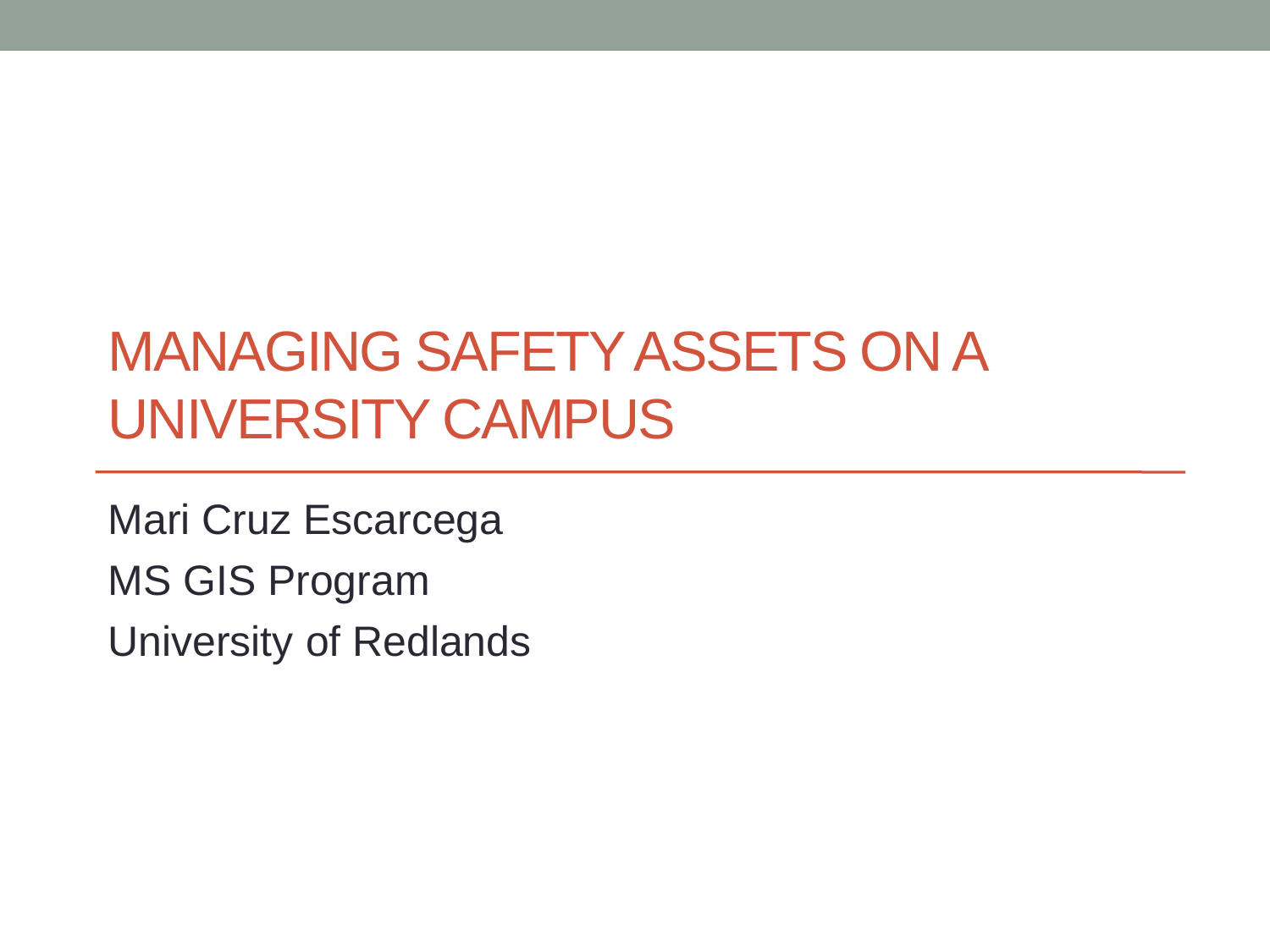### Partner

- University of Redlands Facilities Department
- Founded in 1906
- Provide maintenance and repair to 60 buildings

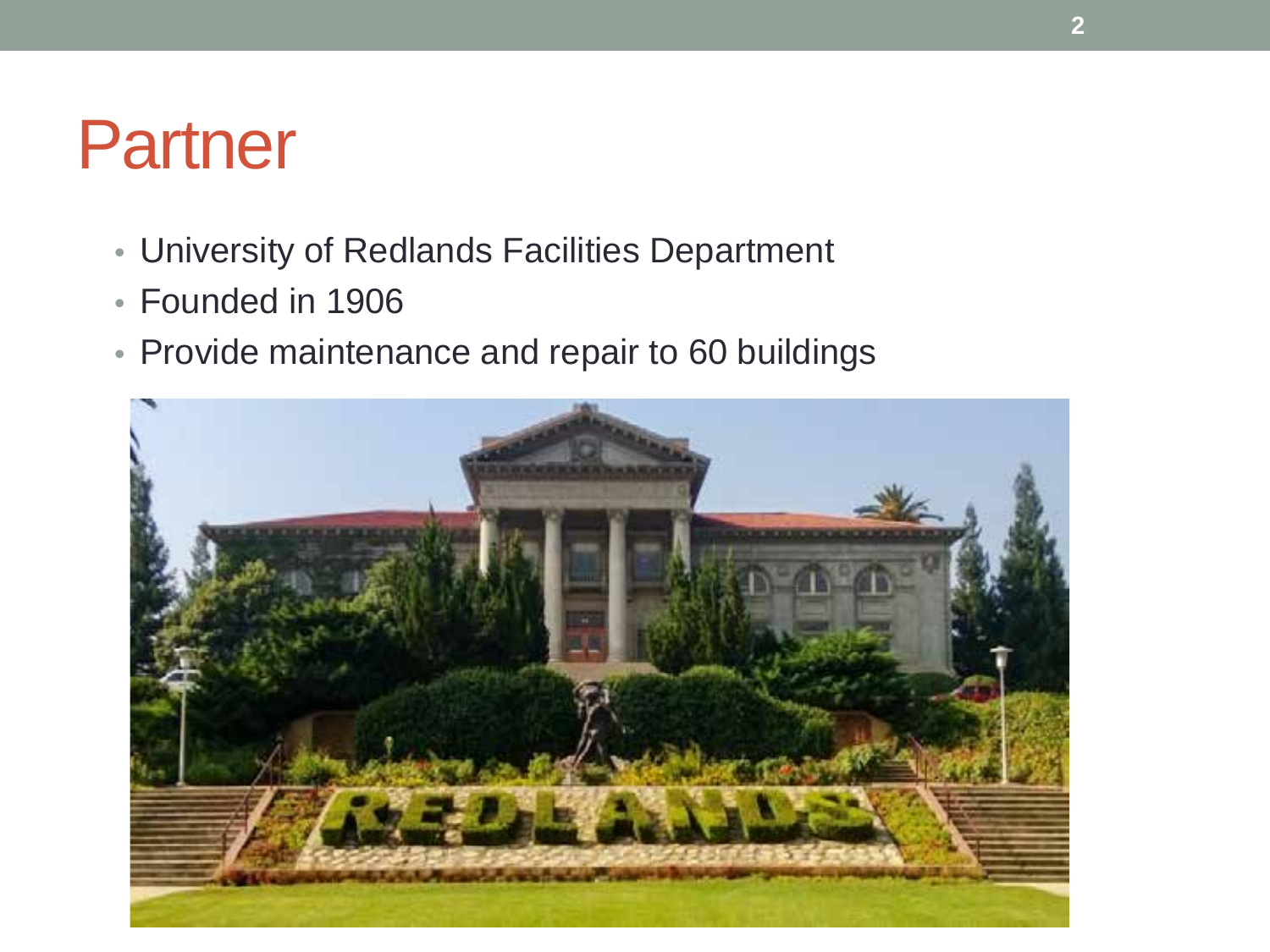### Campus Maps





Floor plan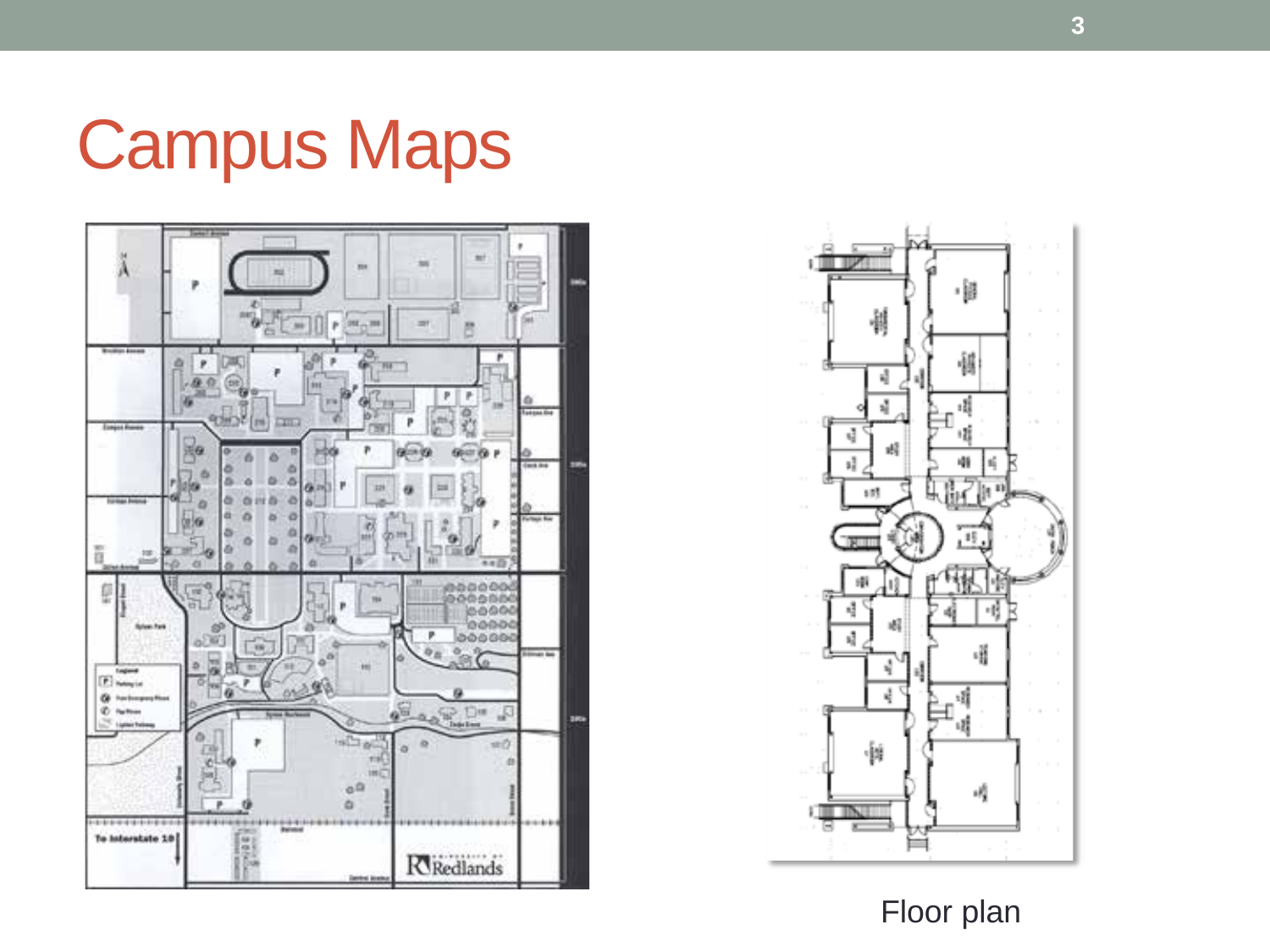### Problem Statement

- Data exists in multiple formats
- Keeping data current
- Risk of loosing documentation







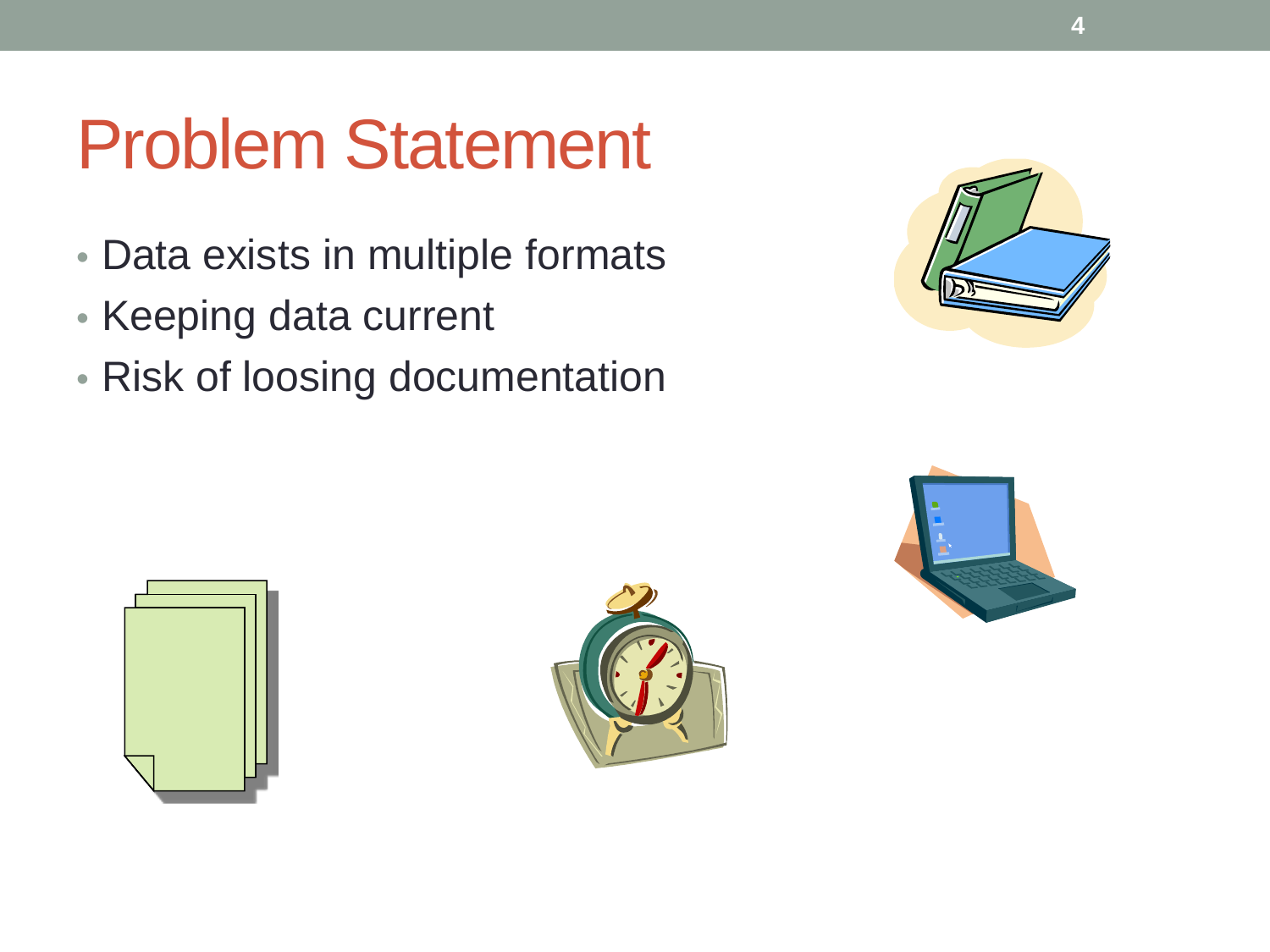## System Design

- Organizing data
- Developing Geodatabase
- Creating map layers
- Web Development







|                   | <b>STATE</b><br>$- - - -$ | AND RESIDENCE OF A REPORT OF                                                                   |
|-------------------|---------------------------|------------------------------------------------------------------------------------------------|
|                   |                           | the the state of the control of the                                                            |
| ē<br>Ξ<br>E.<br>_ | <b>COLOR</b>              | <br><b>STATE AND STATE OF STATE</b><br>2. 2.45 and 1980 the state state state state that the c |

|   |   |                          |   | <b>Service Control</b> | ÷ |
|---|---|--------------------------|---|------------------------|---|
|   |   |                          |   |                        |   |
|   |   |                          |   |                        |   |
|   |   | $\overline{\phantom{a}}$ | ٠ |                        |   |
| w |   |                          |   |                        |   |
| ٠ |   | ×                        |   |                        |   |
|   |   |                          |   |                        |   |
|   | w |                          |   |                        |   |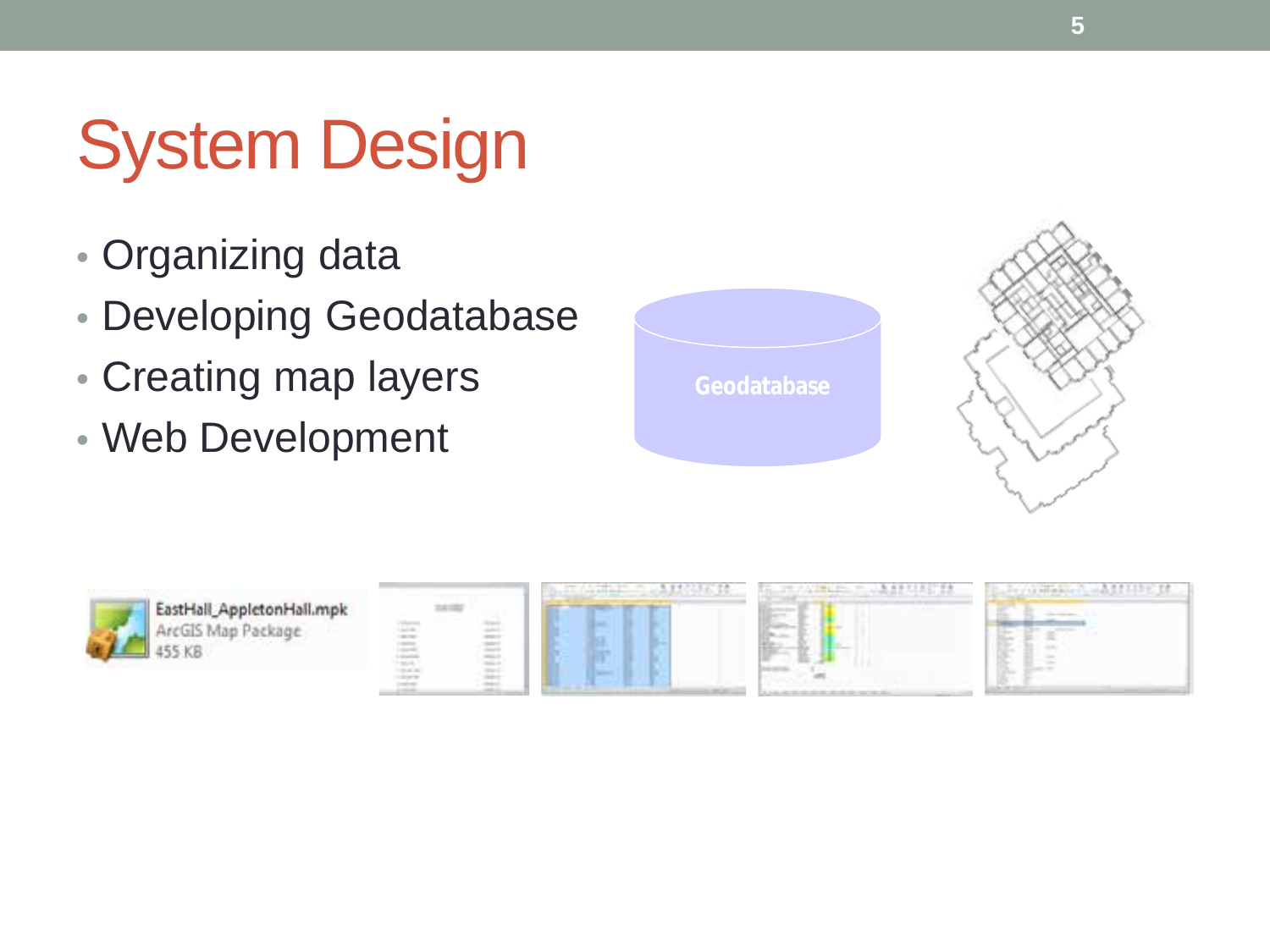## Data Types









Floors



Buildings

Rooms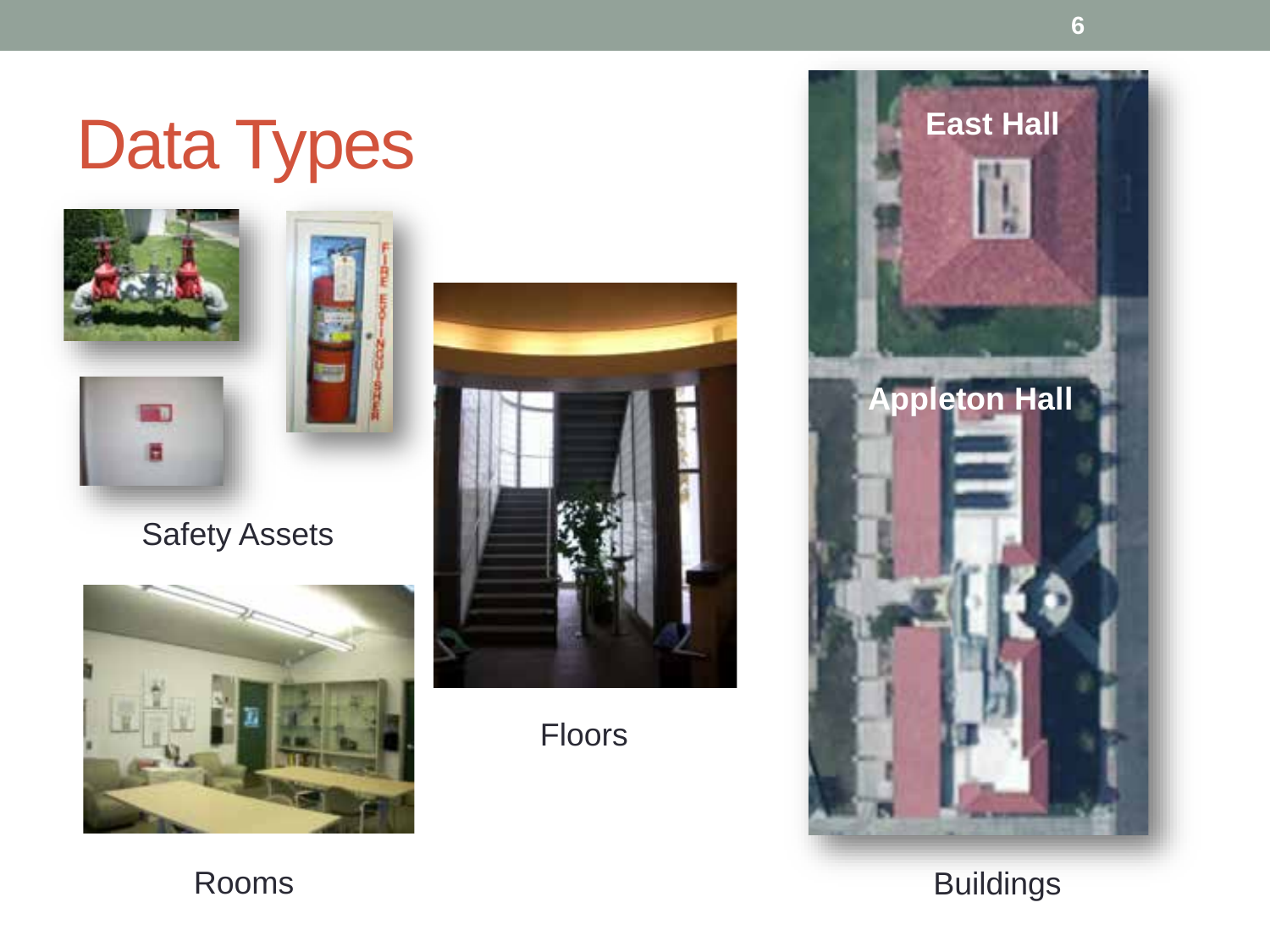## Original Data





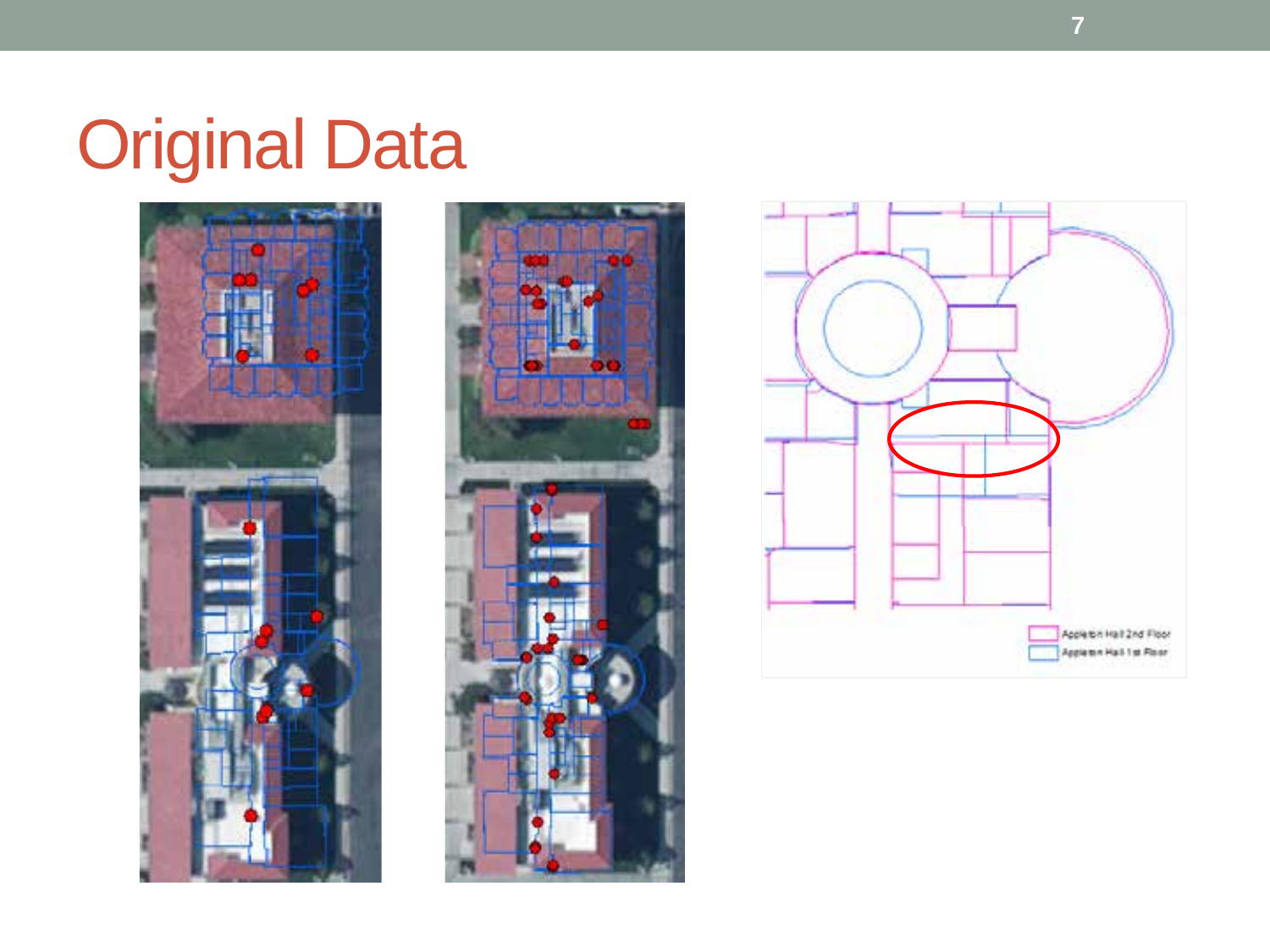## Data Scrubbing

- Organizing Data
- Data Input
- Merge
- Feature Classes
	- 2 Types



DataMerge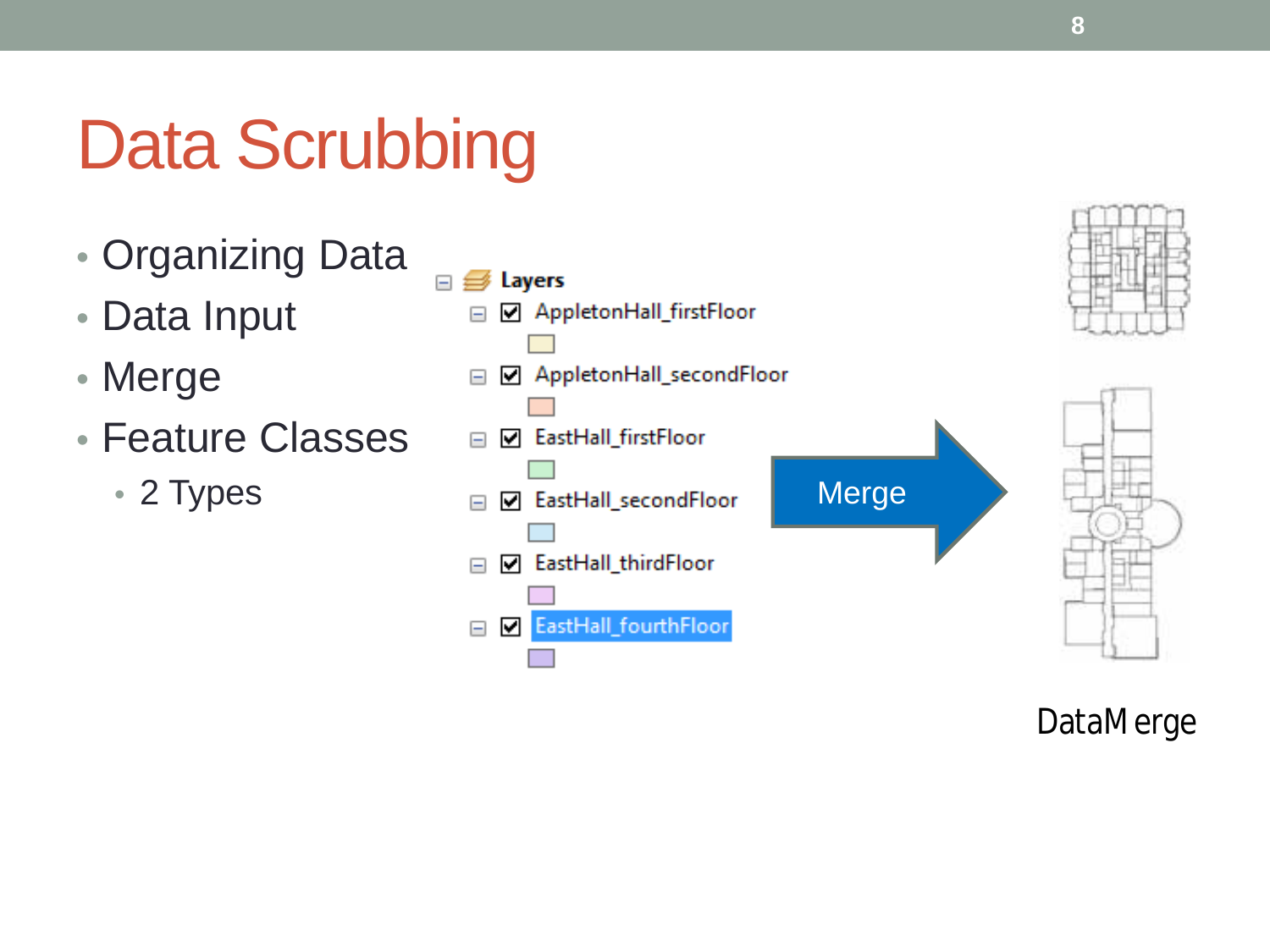### Floor Definition Query



DataMerge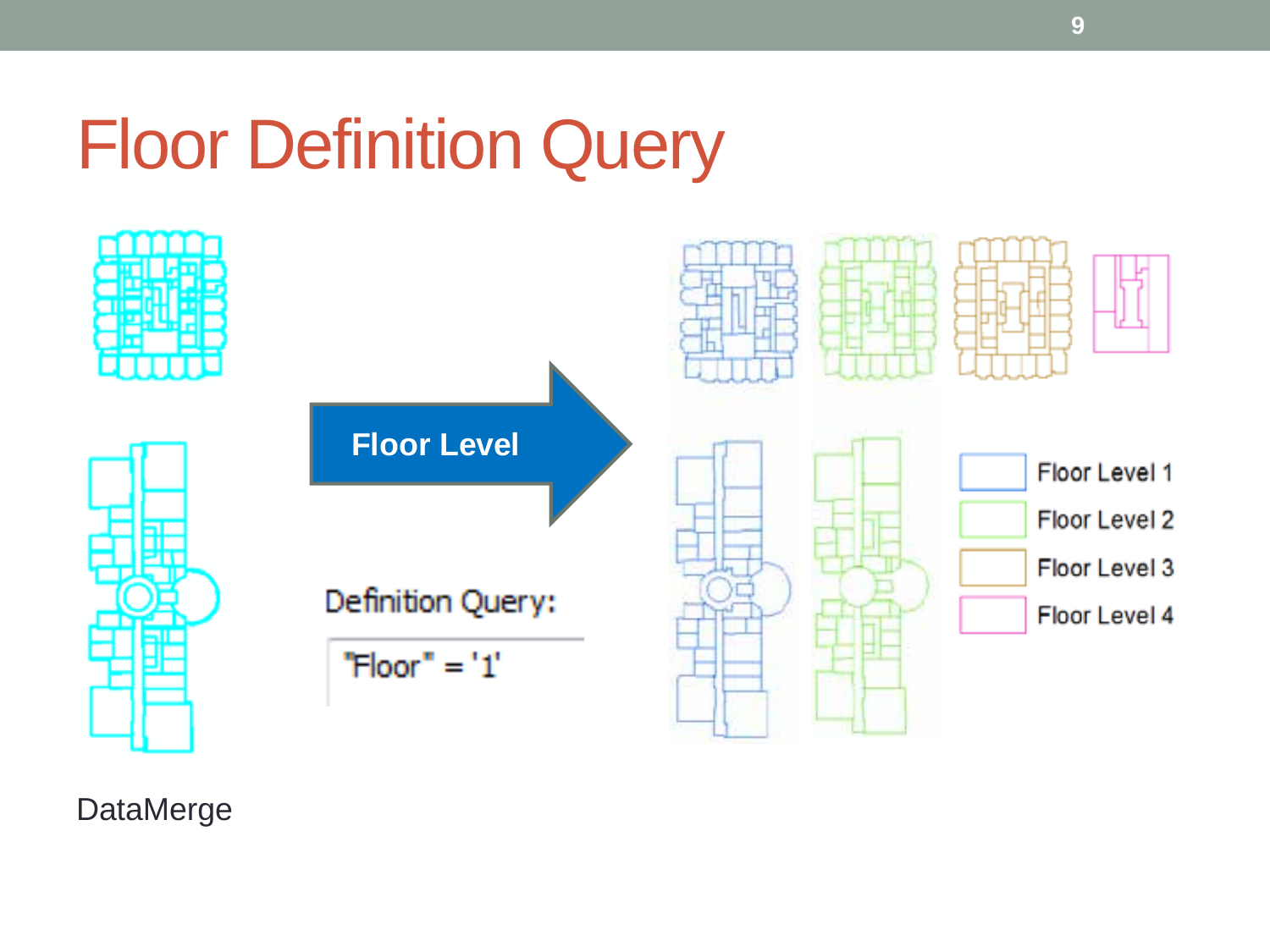### Merge Polygons



Floor Level Feature Classes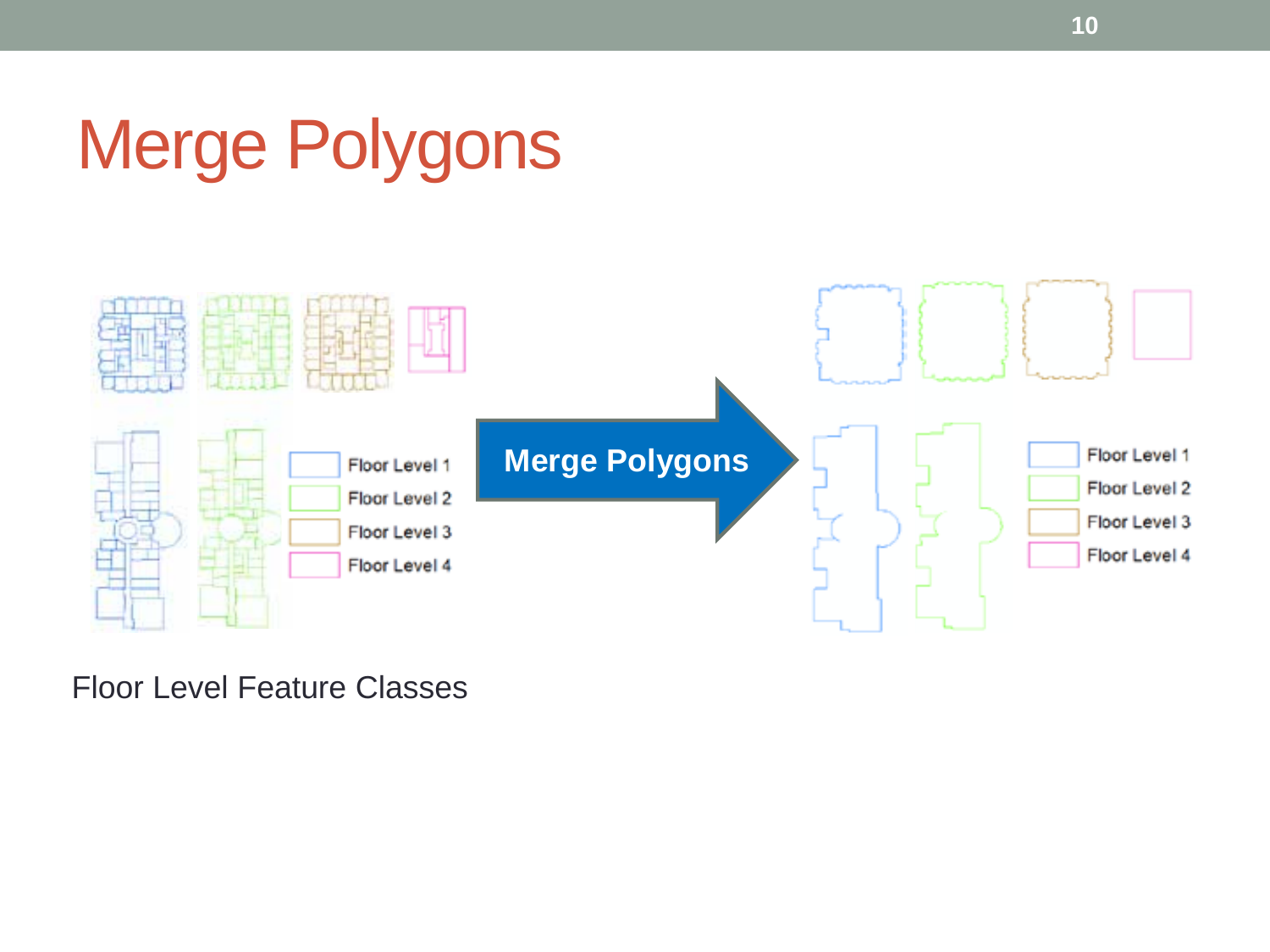### Final Geoprocessing







**11**

Floors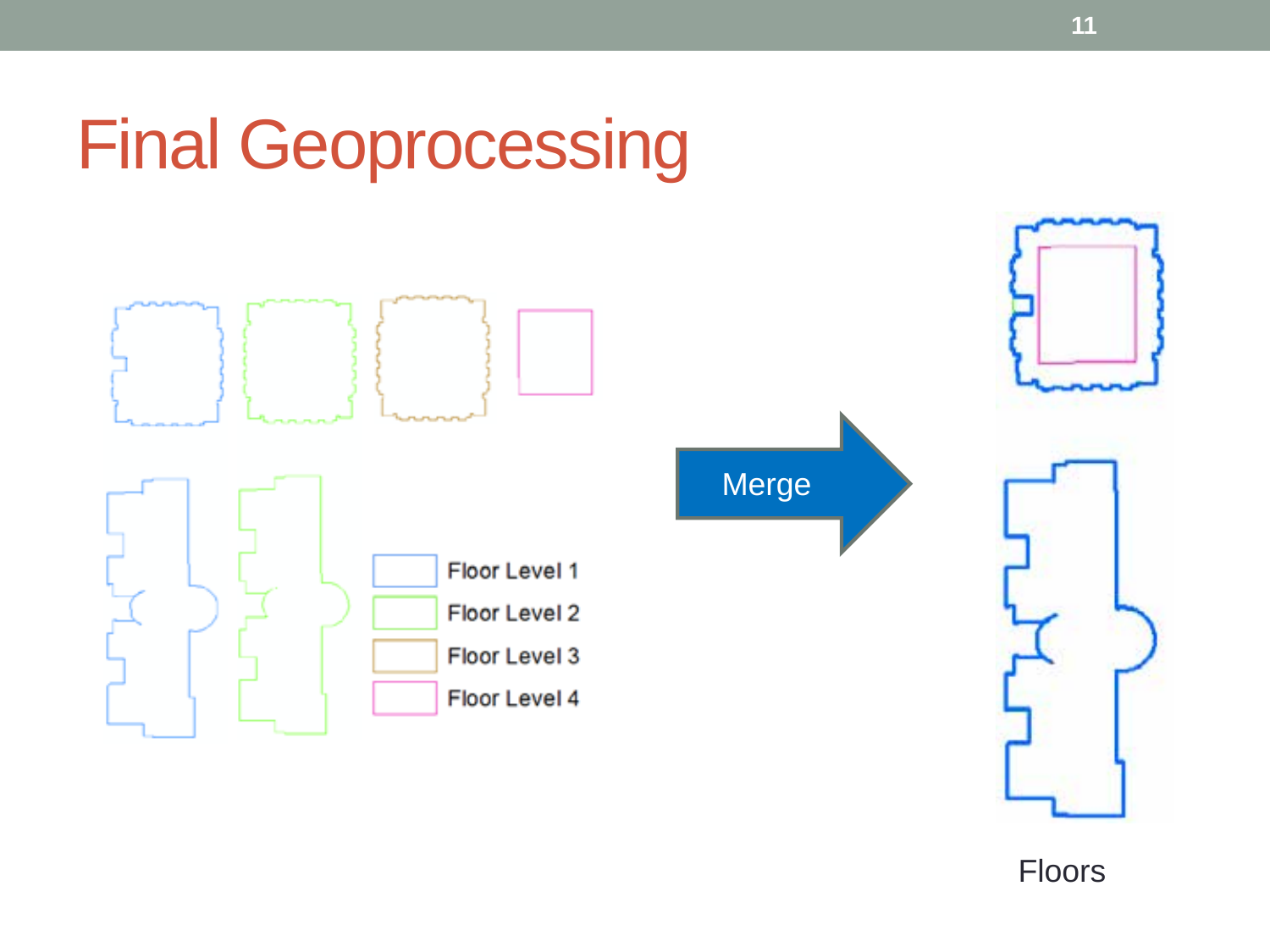### Final Building Feature Classes





**Buildings**

| <b>BLDG</b><br>Marroe |                   |   |       |
|-----------------------|-------------------|---|-------|
|                       | $-1 - 1 - 1$<br>× | ٠ | EAS 1 |
|                       |                   | ۱ |       |
|                       | 221               |   | EAS.  |
|                       |                   |   |       |
| ALC: UNK              | 227               |   |       |
|                       | 227               |   |       |

**Floors**

|   | <b><i>SHARRY</i></b> | m                |     | Ben Type                 | The surgicidity's |  |
|---|----------------------|------------------|-----|--------------------------|-------------------|--|
| ٠ | $AF = 1$             | APL 101          | 101 | Classroom                | <tout></tout>     |  |
|   | APL T                | APL: 102         | 102 | 88/10/8                  | - Noath           |  |
|   | AR_1                 | APL: 103         | 103 | Liib                     | Reasearch Souce   |  |
|   | APL 1                | APL 104          | 104 | Latr                     | Ressearch Spece   |  |
|   | $APL - 1$            | APL 105          | 105 | Utility                  | Flechrical        |  |
|   | APL.<br>$\mathbf{r}$ | APL 108          | 108 | LBD.                     | midructional Lab  |  |
|   | APC.                 | APL 508          | 108 | <b>Bant America</b>      |                   |  |
|   | Lam.                 | <b>BBY</b><br>AR | 307 | <b><i>Haffyindum</i></b> | <b>INVERSED</b>   |  |

**Rooms**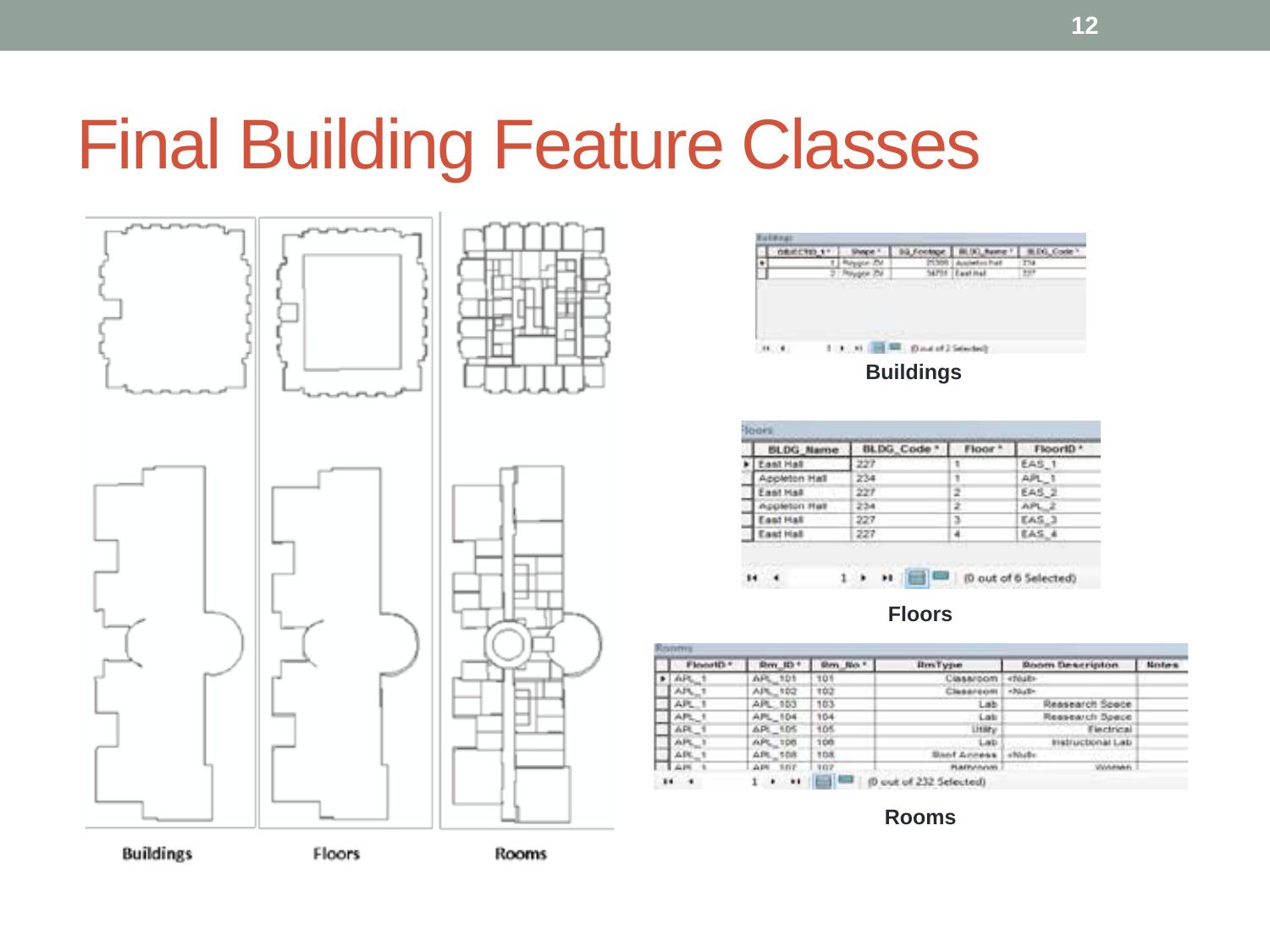### **Geodatabase**

|    | <b>Buildings</b>                                                                                |    | Floor Level                                                                                |    | Room                                        |    | Safety Assets                                                                                                                        |
|----|-------------------------------------------------------------------------------------------------|----|--------------------------------------------------------------------------------------------|----|---------------------------------------------|----|--------------------------------------------------------------------------------------------------------------------------------------|
| PK | <b>Bldg Code</b>                                                                                | PK | FloorID                                                                                    | PK | Rm ID                                       | PK | Rm No                                                                                                                                |
|    | <b>Bldg_Name</b><br>LOC Area<br><b>FSPRN</b><br><b>Year Built</b><br><b>Sq Footage</b><br>Notes |    | <b>Bldg</b> Name<br><b>Bldg Code</b><br>Floor<br>Descr<br>Floor Span<br>Notes<br>SqFootage |    | <b>FloorID</b><br>Rm No<br>Rm_Type<br>RmDec |    | <b>RmID</b><br>Floor<br>LOC Area<br>CreatedBy<br>CreatedOn<br>ModifiedBy<br>ModifiedOn<br>EqType<br>EqID<br>Condition<br>InspectedBy |

InspectedOn Inspection\_Cycle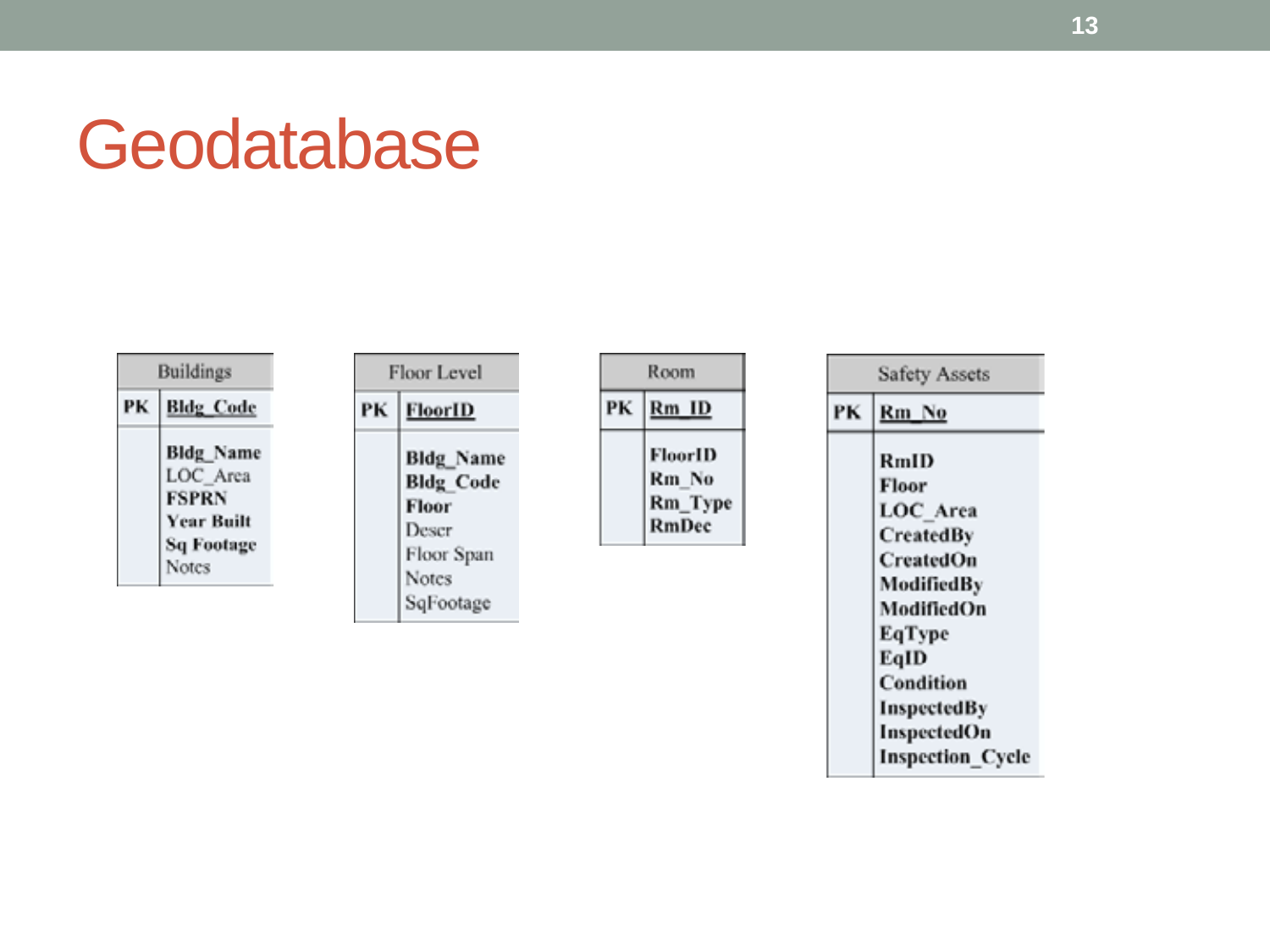### Logical Model

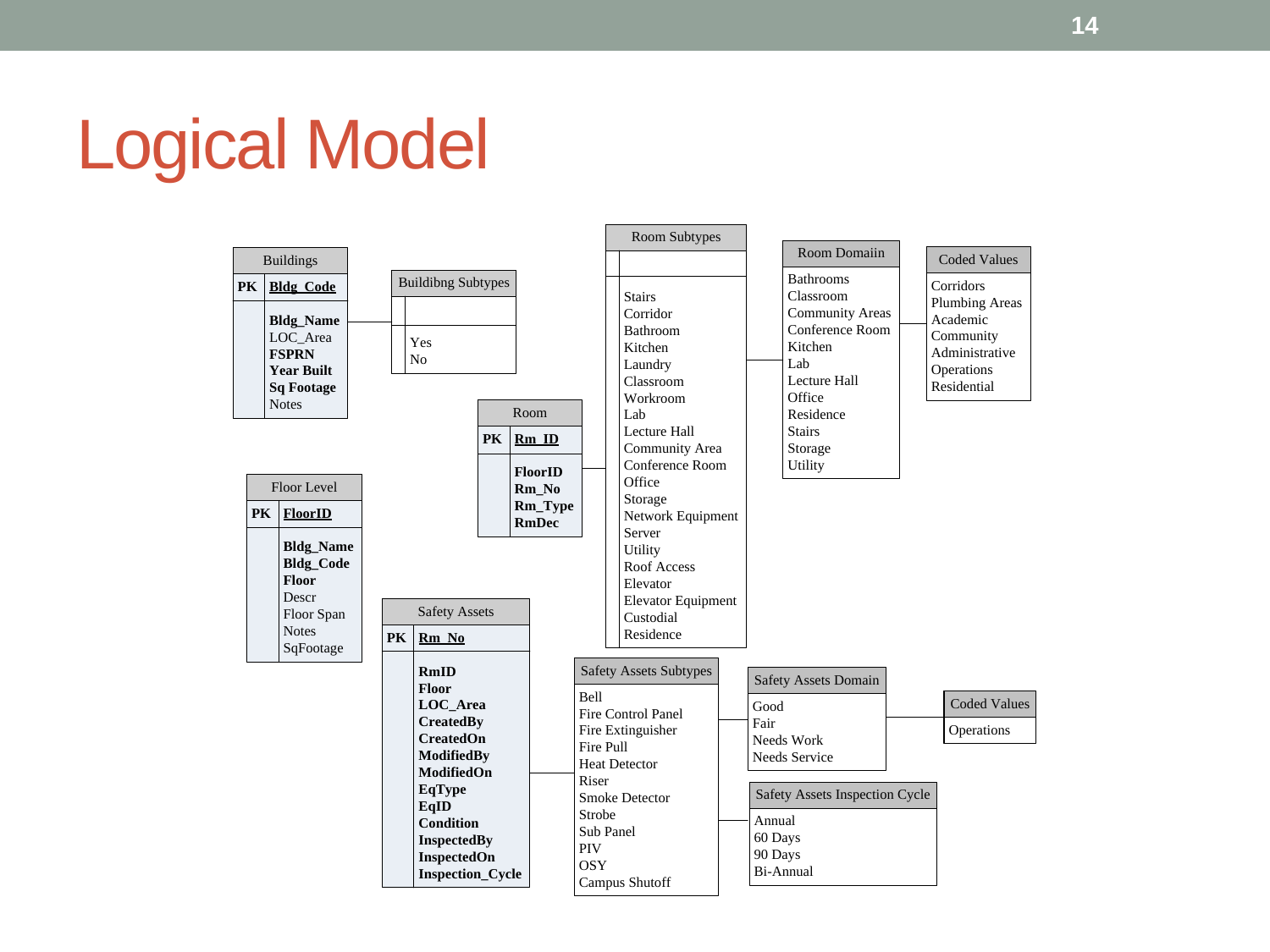## Cleaning My Room

### Coding Standard

### **Campus use Room description**



**Room type**

| Domain Name     | Description         |  |
|-----------------|---------------------|--|
| Community Area  | Community Area      |  |
| Condition       | Condition           |  |
| Conference Room | Conferencee Room    |  |
| InspectionCycle | Inspection Cycle    |  |
| Kitchen         | Kitchen             |  |
| Lab             | Lalb                |  |
| Lecture Hall    | <b>Lecture Hall</b> |  |
| Office          | Office              |  |

### Domain Properties:

**Concrete Domains** 

| <b>Field Type</b> | Short Integer       |  |
|-------------------|---------------------|--|
| Domain Type       | <b>Coded Values</b> |  |
| Split policy      | Default Value       |  |
| Merge policy      | Default Value       |  |
|                   |                     |  |
|                   |                     |  |
|                   |                     |  |

### Coded Values:

| Code | <b>Description</b> | A |
|------|--------------------|---|
| 1113 | Instructional Lab  |   |
| 1111 | <b>Animal Care</b> |   |
| 1112 | Computer Lab       |   |
| 1114 | Research Space     |   |
|      |                    |   |
|      |                    |   |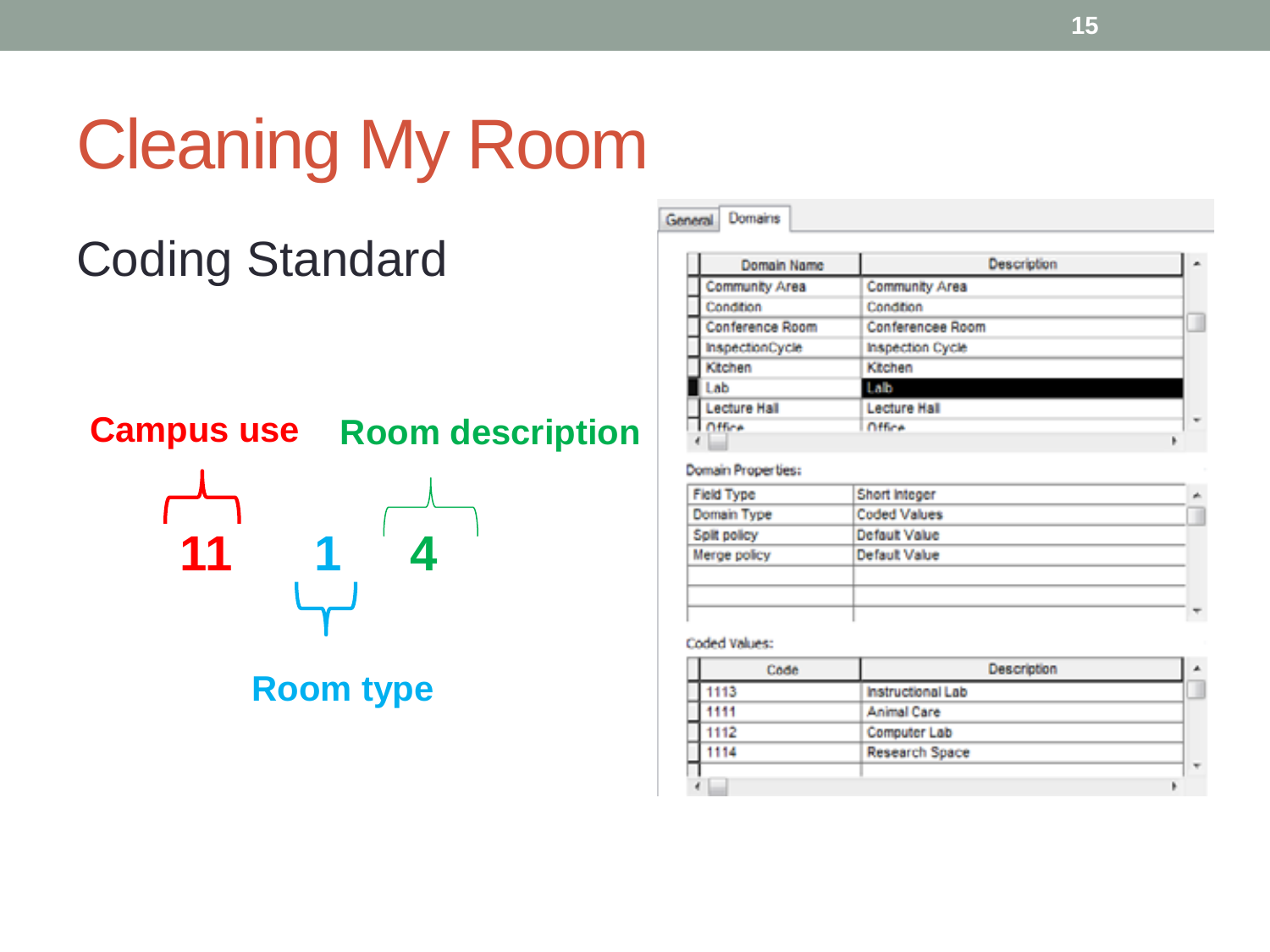### Campus Use

Floor Level 1

### Floor Level 2

Floor Level 3

Floor Level 4

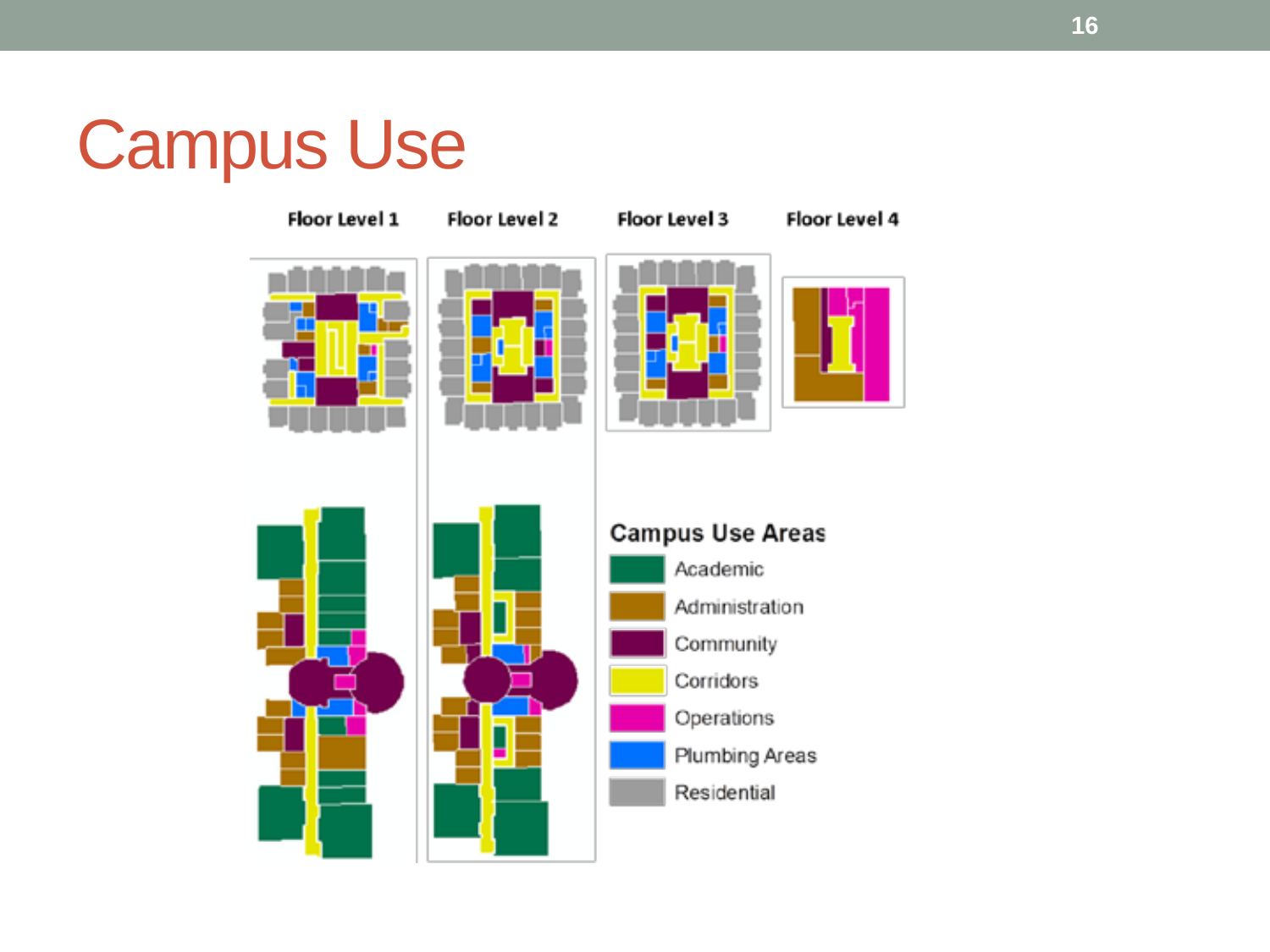# Room Types

Room Level 1 Room Level 2 Room Level 3 Room Level 4 APL<sub>1</sub> FloorID Rm No 102 RmType Classroom **RmDescription** <Null> CampusUse <Nulla Classroom Type 1 Notes Classroom Type 2 SQ Footage Classroom Type 3 Room Type Stairs Work Room Server Corridor Lecture Hall Utility Roof Access Bathroom Community Area Conference Room Elevator Ktchen Elevator Equipment Office Laundry Lab Storage Custodial Classroom Network Equipment Residence

T.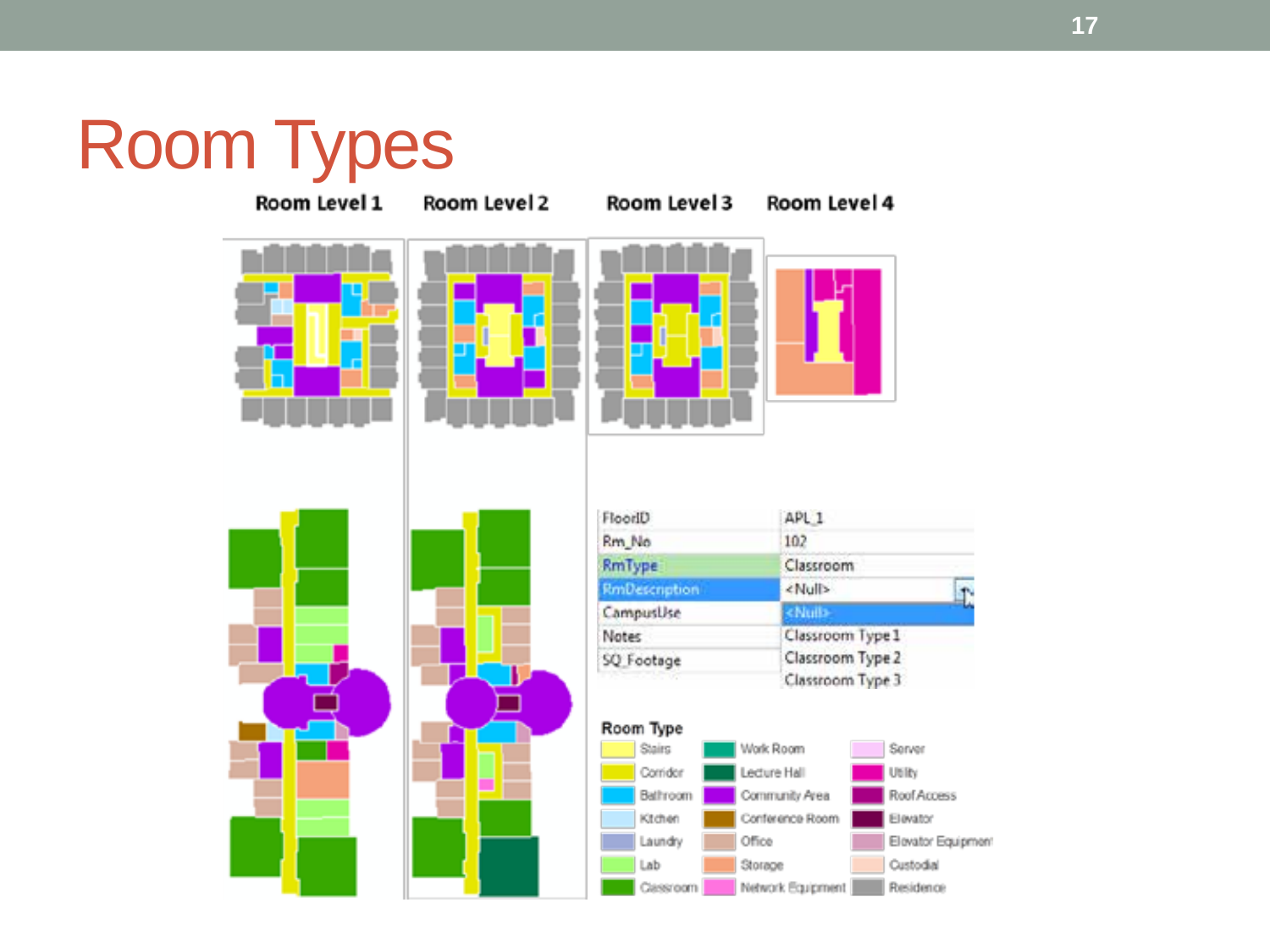### **Safety Assets**

### SafetyAssets  $\Box$

**Equipment Type** 

- $\oplus$  Fire Bell
- w Campus Shutoff
- nan Control Panel
- Fire Extinguisher
- □. Fire Pull
- **ID** Heat Detector
- $\frac{1}{24}$  OSY
- $\downarrow$  PIV
- **®** Riser
- 2 Smoke Detector
- m<sub>s</sub> Strobe
- $\Box$  Sub Panel

| ature Class Properties: |                   |                                  |            |  |
|-------------------------|-------------------|----------------------------------|------------|--|
| General                 | Editor Tracking   |                                  | Coordinate |  |
| Z Coordinate System     |                   | Domain, Resolution and Tolerance |            |  |
| Subtypes                | Feature Extent    | <b>Flelationships</b>            |            |  |
| Subtype Field:          | laType            |                                  |            |  |
| lefault Subtype:        | Fire Extinguisher |                                  |            |  |
|                         |                   |                                  |            |  |

### Subtypes:

| Heat Detector  |  |
|----------------|--|
| Smoke Detector |  |
| Strobe         |  |
|                |  |

### Default Values and Domains:

| Field Name         | <b>Defeuil Value</b> | Doma           |
|--------------------|----------------------|----------------|
| <b>Bananet Tax</b> |                      | cerman         |
|                    |                      |                |
|                    |                      |                |
|                    |                      |                |
| <b>1.mm</b>        |                      |                |
| ndtion             |                      | Candidan:      |
|                    |                      |                |
| Lise Defaults      |                      | <b>Millery</b> |

| Description<br>Battypom Type |                                                       |
|------------------------------|-------------------------------------------------------|
|                              |                                                       |
| <b>Bookean</b>               |                                                       |
| Type of classroom            |                                                       |
|                              |                                                       |
| Condition                    |                                                       |
|                              |                                                       |
|                              |                                                       |
| <b>Witnisson</b>             |                                                       |
|                              |                                                       |
|                              |                                                       |
| Short Integer                |                                                       |
| Coded Values                 |                                                       |
| Default Value                |                                                       |
| Default Value                |                                                       |
|                              |                                                       |
|                              |                                                       |
|                              |                                                       |
|                              |                                                       |
| Description                  |                                                       |
| Annual                       |                                                       |
| 60 days                      |                                                       |
| 90 days                      |                                                       |
|                              |                                                       |
| Bi-Annual                    |                                                       |
|                              | Community Area<br>Conferencee Room<br>mapection Cycle |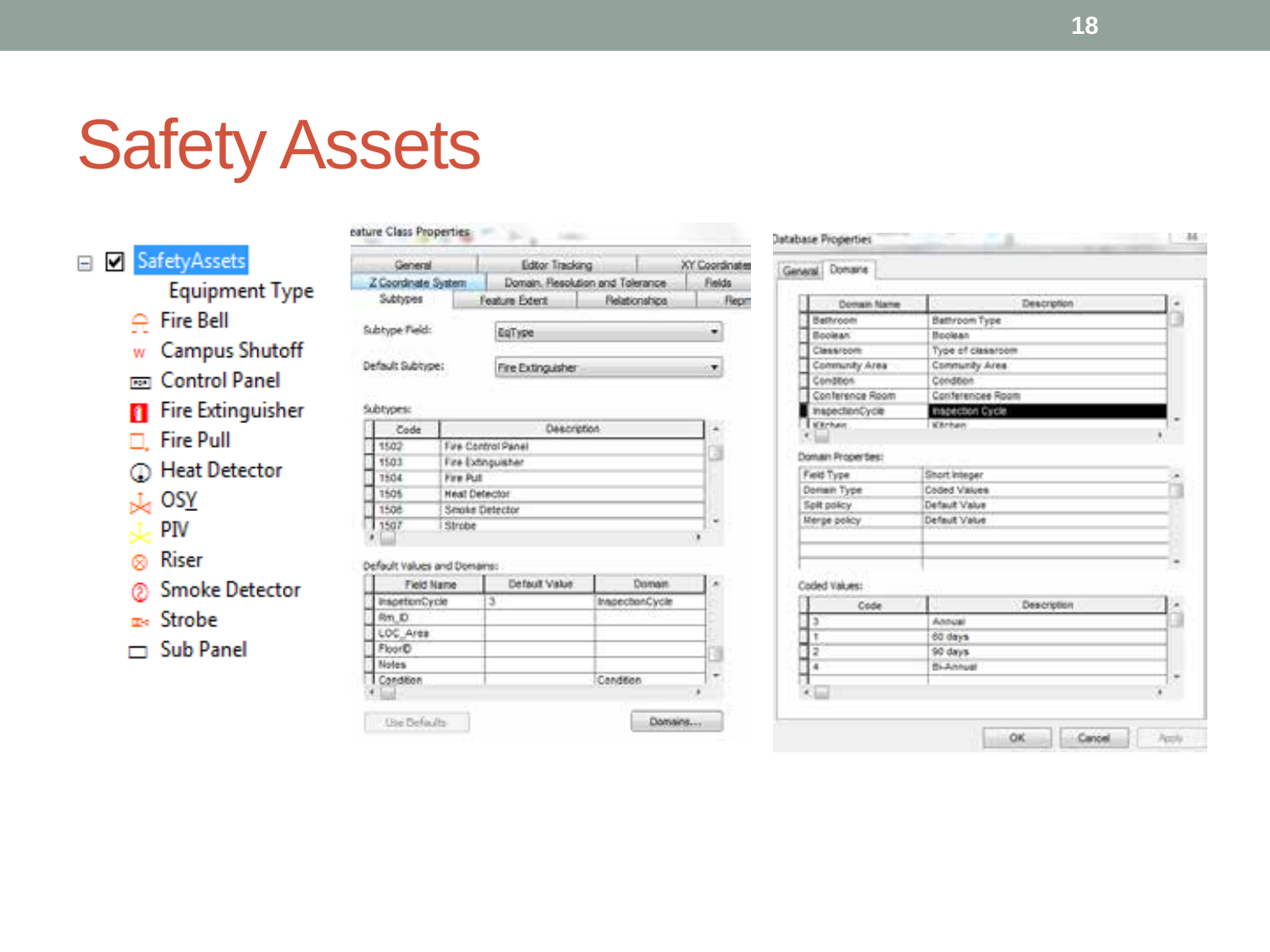### Data Comparison

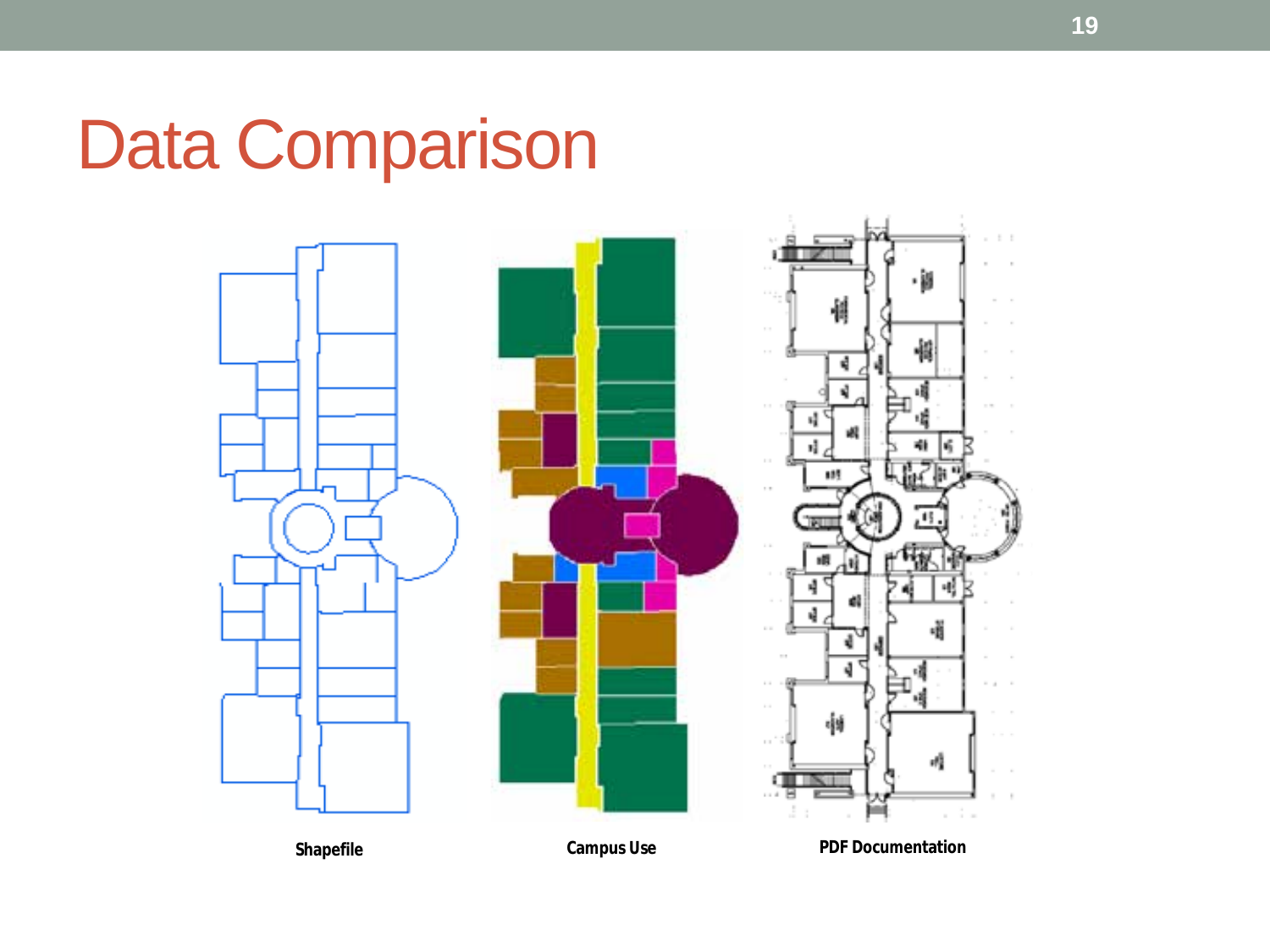### Data is Organized

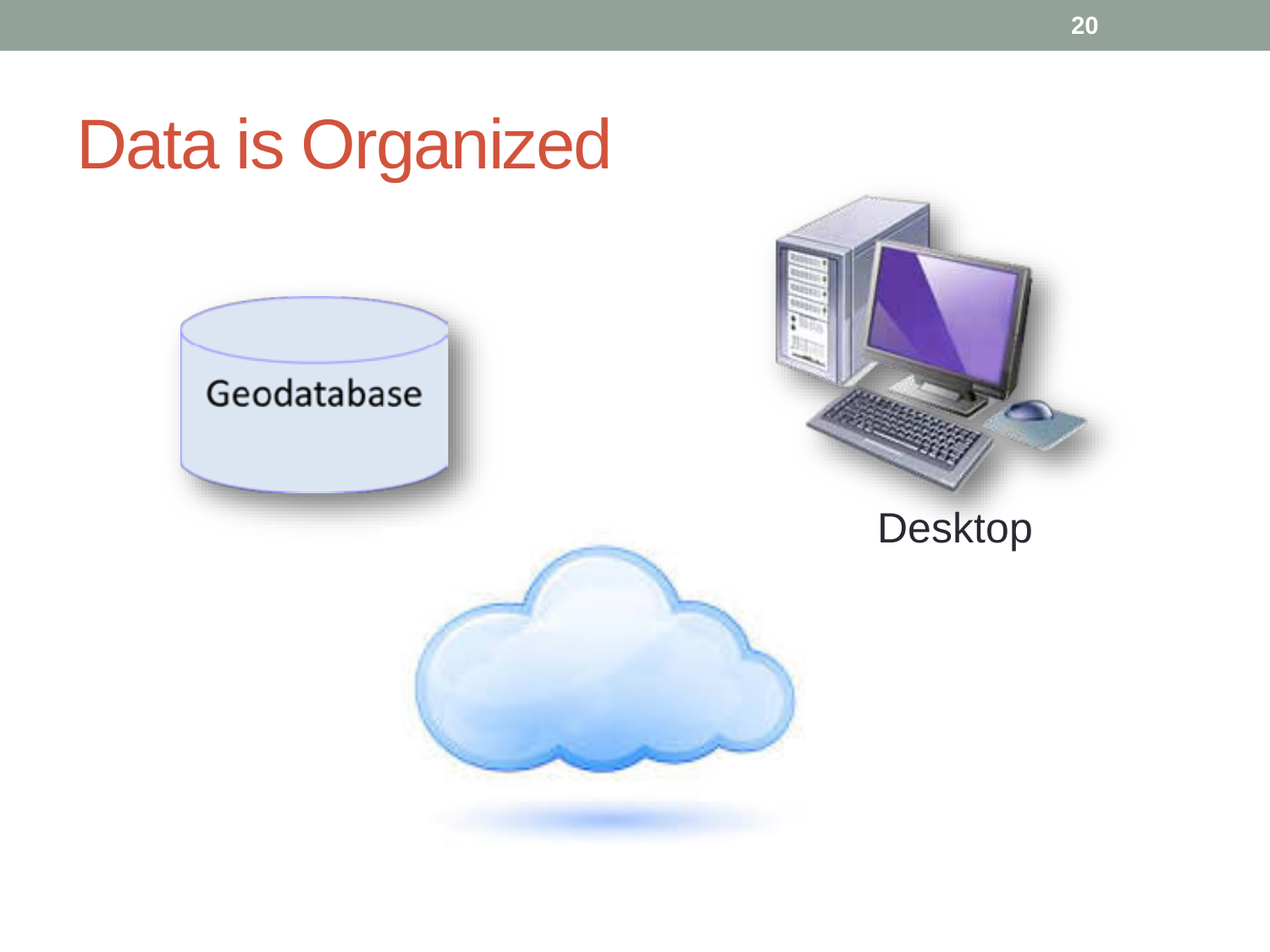### Publish Feature Services



**Rooms Feature Service Safety Assets Feature Service**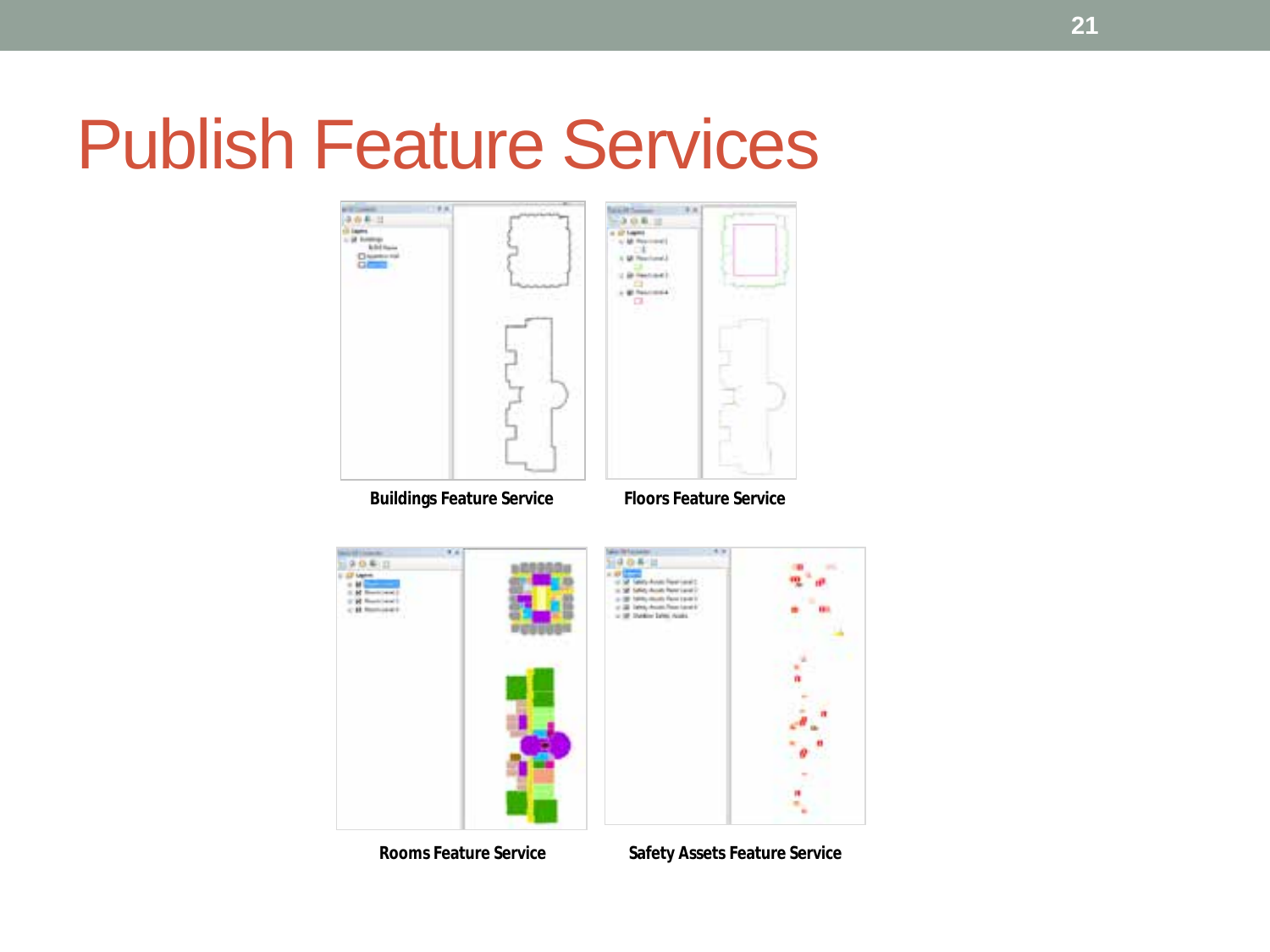### Web Widgets

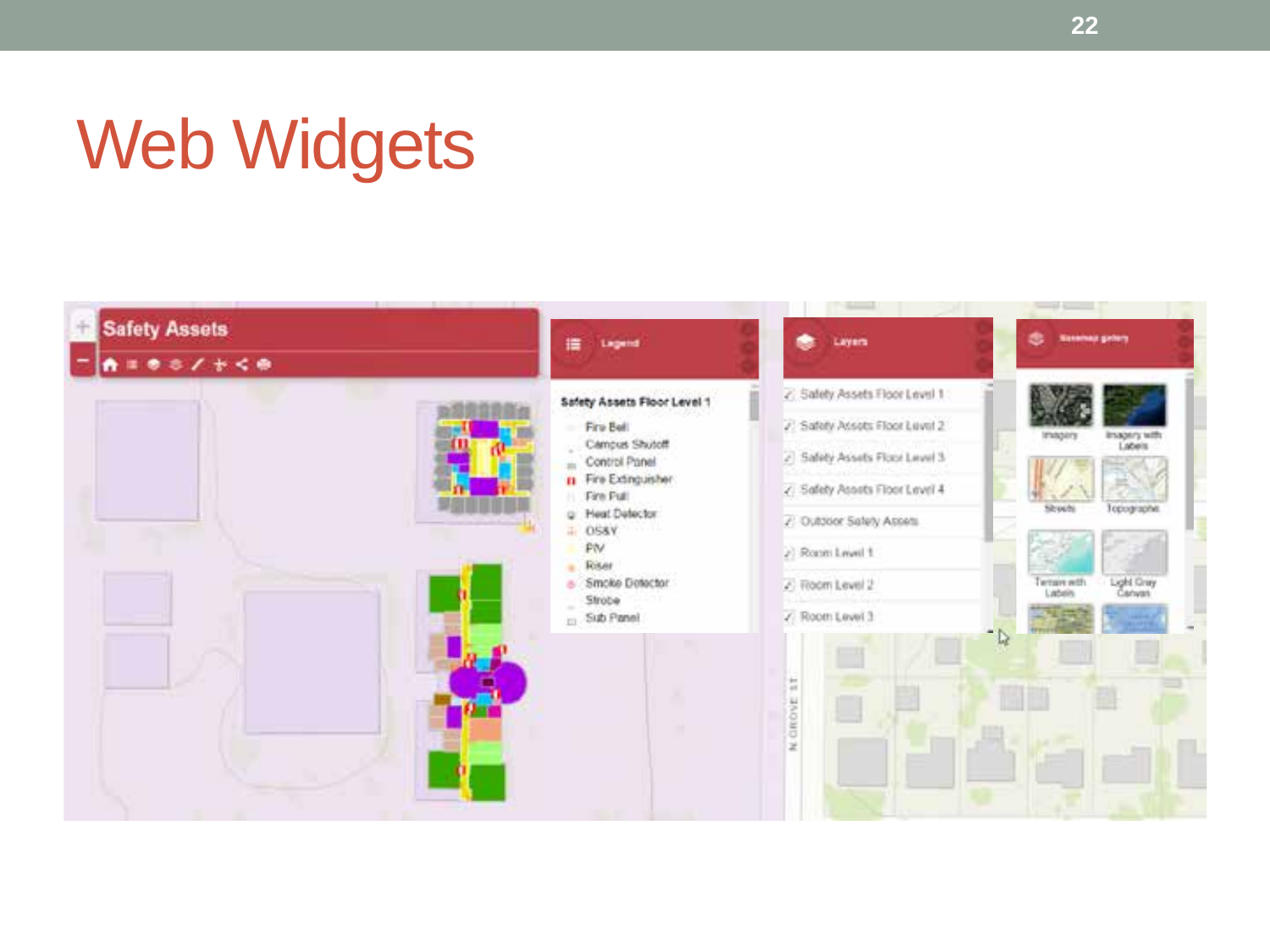### Web Application Pop-Ups

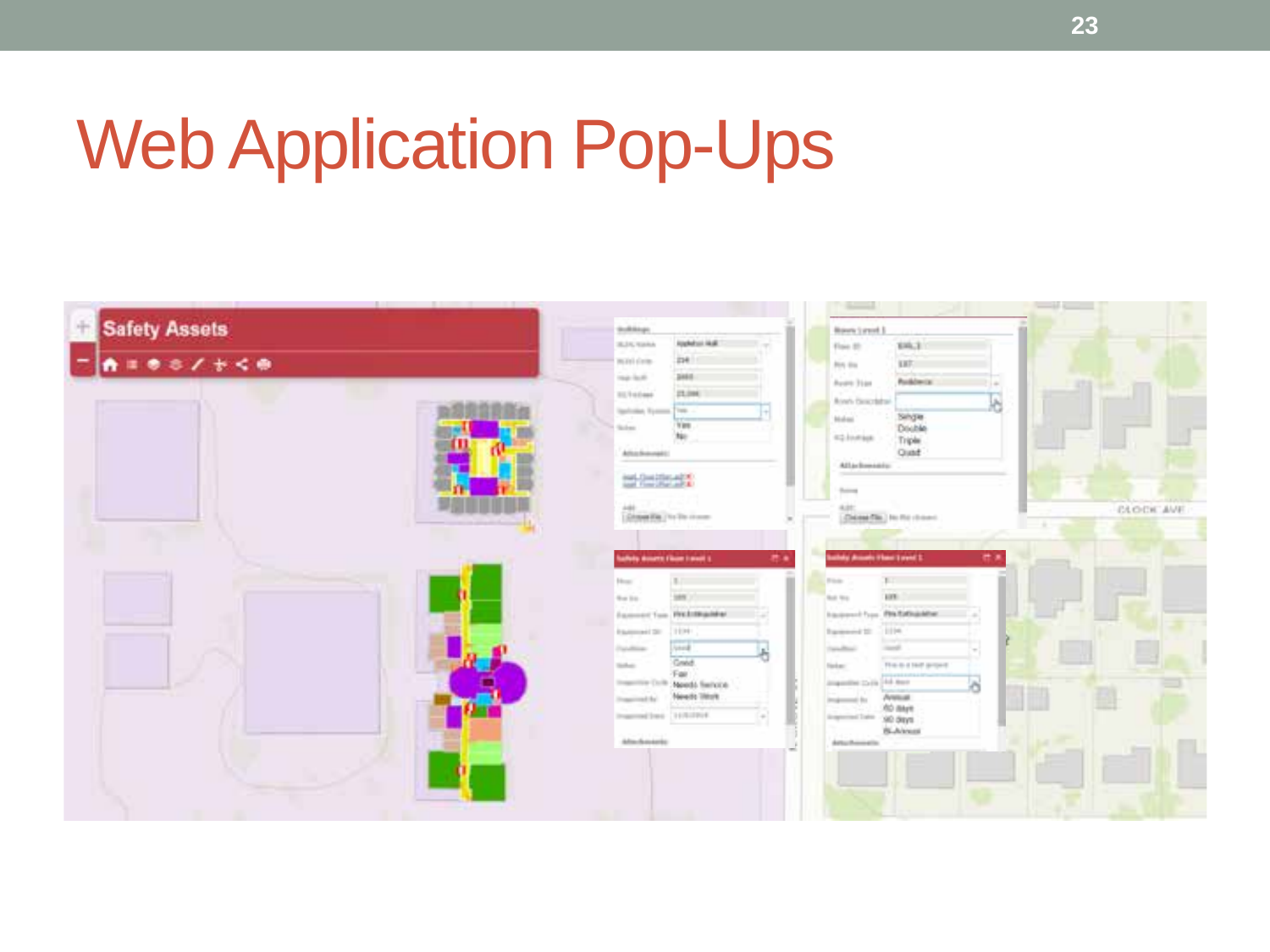### **Summary**

- Data is available in a single location
- Identify where equipment is located
- Improve safety planning